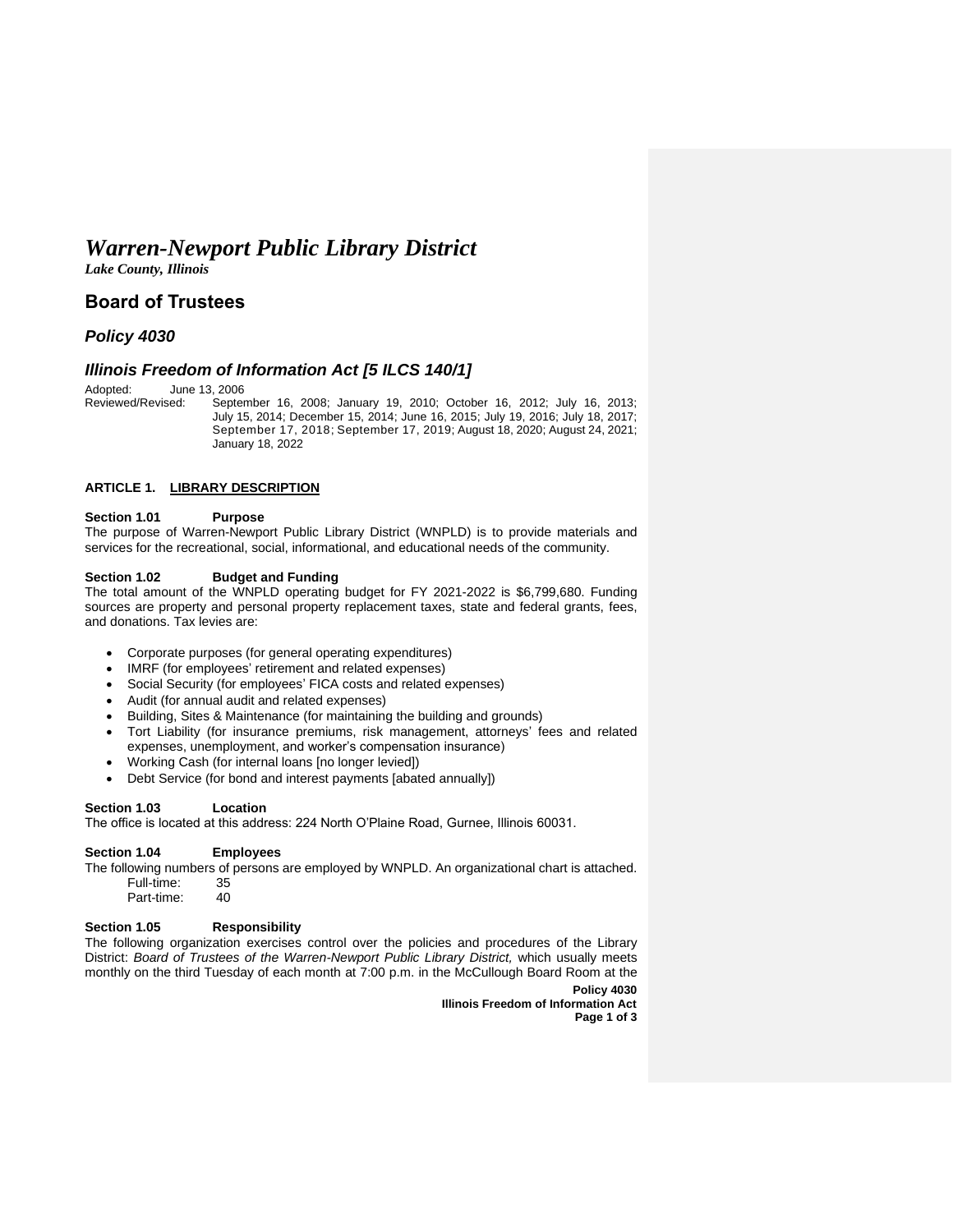Library. The members of the Board of Trustees are Jo Beckwith, President; George Kotsinis, Vice President; Bonnie Sutton, Secretary; Andrea Farr Capizzi, Treasurer; Katherine Arnold, Celeste Flores and; Wendy Hamilton; and Anne Linsdau-Hoeppner.

#### **Section 1.06 State Affiliations and Reporting**

WNPLD is a member of RAILS (Reaching Across Illinois Library System) in Burr Ridge, Illinois, which serves its members in an advisory and support capacity. The Executive Director of RAILS is Dee Brennan.

WNPLD is required to report and be answerable for its operations to the *Illinois State Library,*  Springfield, Illinois. Secretary of State Jesse White is the State Librarian.

#### **ARTICLE 2. FREEDOM OF INFORMATION ACT REQUESTS**

#### **Section 2.01 Requests for Copies**

Information and records available to the public may be requested in the following manner:

- 1. Direct the request to Ryan Livergood, FOIA Officer.
- 2. Information and records may be requested in person, in writing, or electronically. For convenience, the attached form can be used.
- 3. Specify the records requested to be disclosed for inspection, to be copied, or to be furnished in electronic format. Specify which, if any, records should be certified.
- 4. Reimburse WNPLD for the cost of reproducing records in excess of fifty (50) pages and/or for certifying records. There is no charge for the first fifty (50) pages copied in "letter size" or "legal size" black-and-white format. Charges for copies in another size and/or in color are \$1.00 per page, which is not more than the Library District's actual cost for reproducing the records. Charges for certified records are \$1.00 per page to reimburse WNPLD for the actual costs for certifying the records.

#### **Section 2.02 Inspection of Records**

Records may be inspected rather than copied. An employee must be present throughout the inspection. Records are available at: Warren-Newport Public Library District Business Office, 224 North O'Plaine Road, Gurnee, Illinois, between 9:00 a.m. and 5:00 p.m. Monday through Friday, except holidays.

#### **Section 2.03 Response Time**

The office will respond to a written request within five (5) working days or sooner if possible. An extension of an additional five (5) working days may be necessary to properly respond.

#### **Section 2.04 Appeal**

The decision of the FOIA Officer may be appealed to the Public Access Counselor.

#### **Section 2.05 Types of Records**

The following types or categories of records are maintained under the control of the WNPLD:

- Monthly Financial Statements
- Annual Receipts and Disbursements Reports
- Budget and Appropriation Ordinances
- Levy Ordinances
- Operating Budgets
- Annual Audits

**Policy 4030 Illinois Freedom of Information Act Page 2 of 3**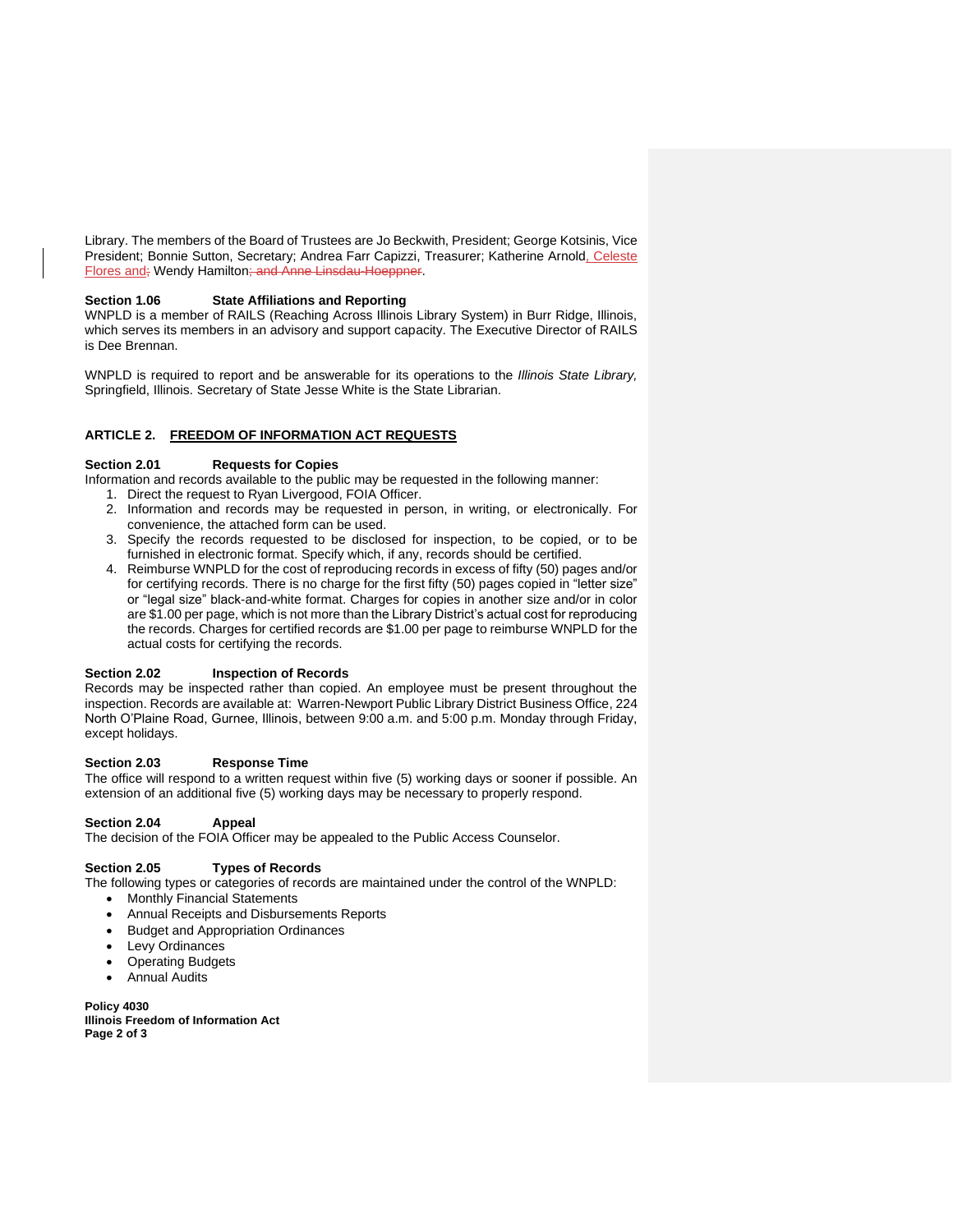- Minutes of the Board of Library Trustees
- Library Policies, including Materials Selection
- Annual Reports to the Illinois State Library

#### **Section 2.06 Exemptions**

Certain types of information maintained by WNPLD are exempt from inspection and copying. [5 ILCS 140/7]

### **ARTICLE 3. REVISION OF FREEDOM OF INFORMATION ACT POLICY**

Because the information regarding the WNPLD budget, personnel, and Trustees is subject to change, this policy is reviewed annually and revised as appropriate.

**\_\_\_\_\_\_\_\_\_\_\_\_\_\_\_\_\_\_\_\_\_\_\_\_\_\_\_\_\_\_\_\_\_\_\_\_\_\_\_\_\_**

**Policy 4030 Illinois Freedom of Information Act Page 3 of 3**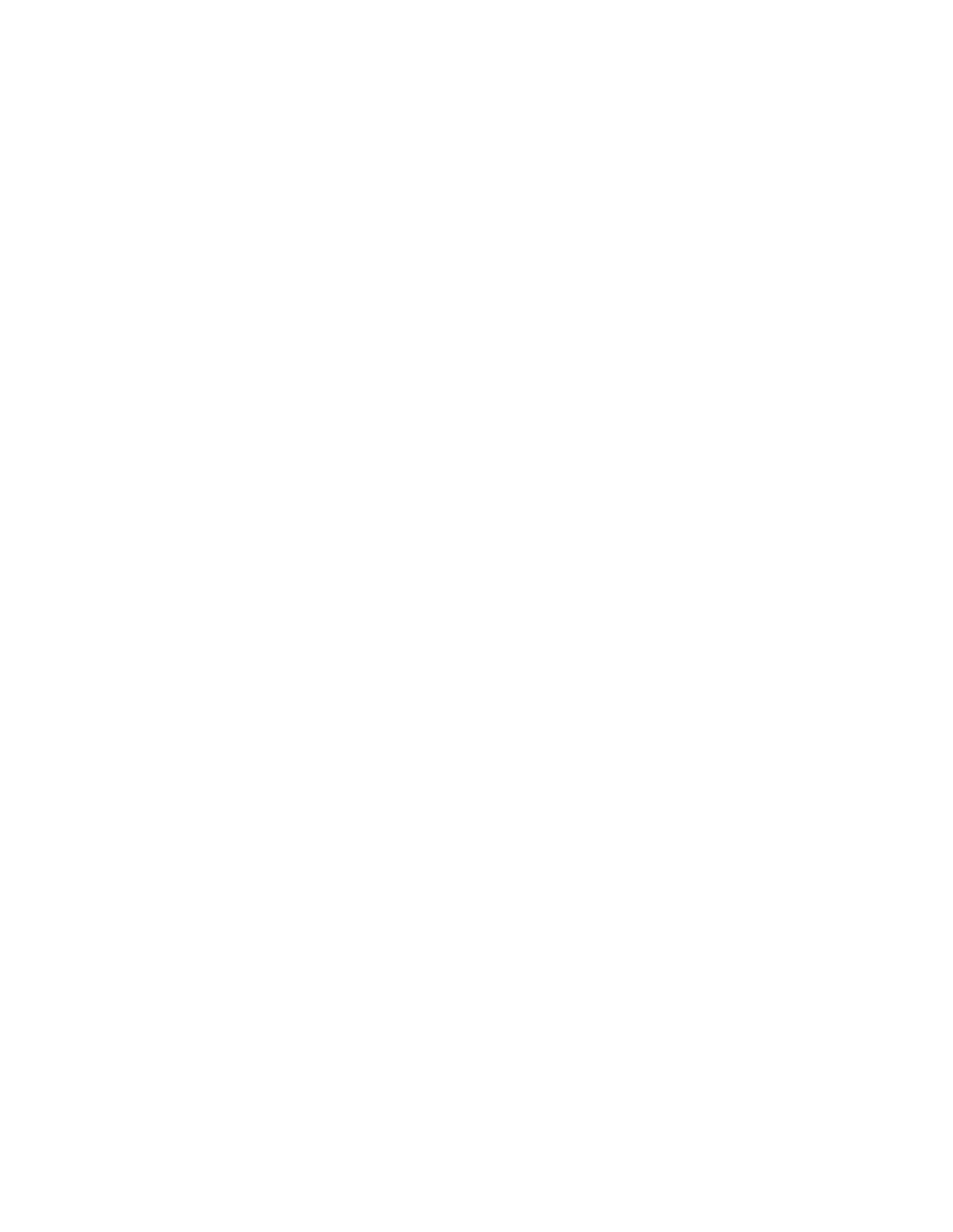*Warren-Newport Public Library District Lake County, Illinois*

# **FREEDOM OF INFORMATION REQUEST**

| <b>Library Response (To be completed by FOIA Officer)</b>                                                                                                                                                                      |
|--------------------------------------------------------------------------------------------------------------------------------------------------------------------------------------------------------------------------------|
| <b>APPROVED</b>                                                                                                                                                                                                                |
| () All requested documents are enclosed                                                                                                                                                                                        |
| () All requested information was sent via email                                                                                                                                                                                |
| () Requested documents will be made available upon payment of copying costs \$                                                                                                                                                 |
| () You may inspect the records at ____________(time) on ____________(date).                                                                                                                                                    |
| <b>DENIED</b>                                                                                                                                                                                                                  |
| () The request creates an undue burden on the public body in accordance with Section 3(g) of                                                                                                                                   |
| the Freedom of Information Act, and we are unable to negotiate a more reasonable request.                                                                                                                                      |
| () The materials requested are exempt under Section 7 _________________ of the Freedom of                                                                                                                                      |
| Information Act for the following reasons: Notified the state of the state of the state of the state of the state of the state of the state of the state of the state of the state of the state of the state of the state of t |
| () Individual(s) who determined request to be denied:                                                                                                                                                                          |
| () Request delayed, for the following reasons (in accordance with 3(e) of the FOIA):                                                                                                                                           |
| You will be notified by _______________(date) as to the action taken on your request.                                                                                                                                          |
|                                                                                                                                                                                                                                |

FOIA Officer Date

**Policy 4030 Illinois Freedom of Information Act Exhibit A Page 1 of 1**